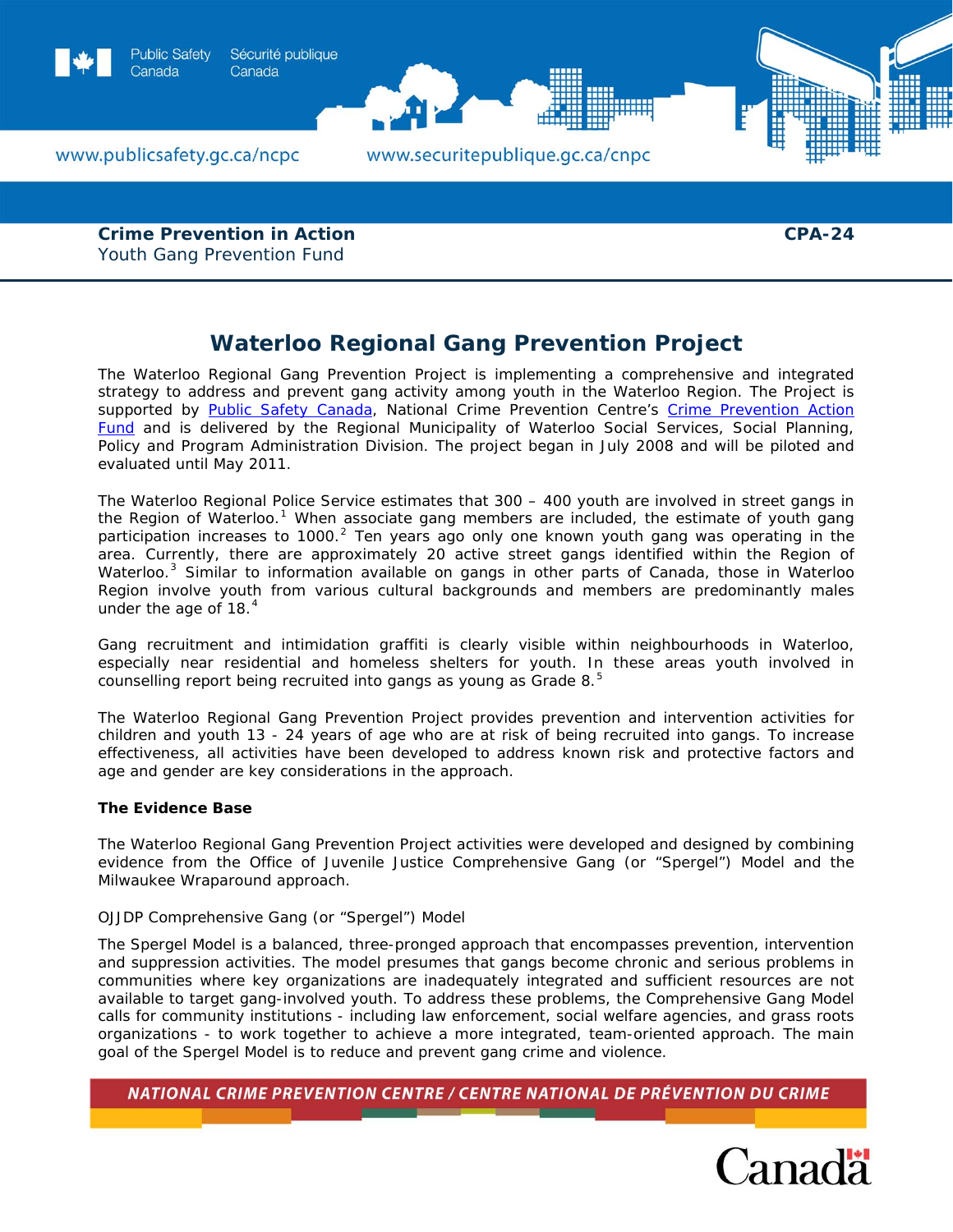The model was piloted in the Little Village neighbourhood of Chicago, Illinois, starting in 1992. With some subsequent modifications, this design gave rise to the OJJDP Comprehensive Community-Wide Gang Model in 1995 and has been implemented and tested in 5 sites across the United States.

The evaluation concluded that:

- Serious gang violence among the targeted gang members was lower than among members of comparable gangs in the area. Specifically, there were fewer arrests for serious gang crimes (especially aggravated batteries and aggravated assaults) involving members of targeted gangs in comparison with a control group of youths from the same gangs and members of other gangs in Little Village.
- Using a combination of various social interventions involving youth outreach workers and suppression tactics, was more effective for more-violent youths, while the sole use of youth workers was more effective for less-violent youths.
- The project was apparently most effective in assisting older youths to significantly reduce their criminal activities (particularly violence) more quickly than would have been the case if no project services had been provided.
- The project was particularly successful in reducing drug arrests for program youth compared to comparison and quasi-program youth, who showed increased drug arrests.[6](#page-3-2)

# *Milwaukee Wraparound*

The [Milwaukee Wraparound](http://www.publicsafety.gc.ca/res/cp/res/2008-pcpp-eng.aspx#toc_5h) is a comprehensive program that focuses on delivering strength-based, individualized care to delinquent youth and their families. It was designed to reduce the number of youth being institutionalized by providing family-based treatment and programs within the community. The program targets youth ages 13 to 24 with serious emotional, behavioural, and mental health needs and their families.

The goals of Wraparound Milwaukee are to:

- **F** reduce anti-social behaviour;
- help families access available services;
- increase association with pro-social peers;
- **increase family cohesion; and**
- minimize out-of-home placements.

Evaluation has demonstrated that youth who received interventions from Wraparound Milwaukee had significant reductions in recidivism rates. They had significant decreases in felony referrals, misdemeanour referrals. They also committed fewer sex offences, property offences, assault offences, and weapons offences.<sup>[7](#page-3-2)</sup>

# **Program Participants**

The project works with youth, aged 13 – 24 years old, who are at-risk of engaging in gang activity.

# **Program Components**

Based on staff knowledge of youth involved in street lifestyle in the Waterloo Region, and the evidence of what works in addressing their needs, the Waterloo Regional Gang Prevention Project has developed the following five key components:

# *Social Intervention*

Social intervention involves street outreach, counselling and individual case management. Staff spend time on the streets and in the community where youth gather. The goal of outreach workers is to get to know who the youth at risk are and to begin providing them with assistance to meet basic needs. As relationships develop, Outreach Workers assess barriers the youth are facing and identify which youth are involved or at highest risk of involvement in gang activity. This knowledge allows Outreach Workers to develop individual service plans designed to assist each youth and to accommodate particular needs such as literacy and social skills.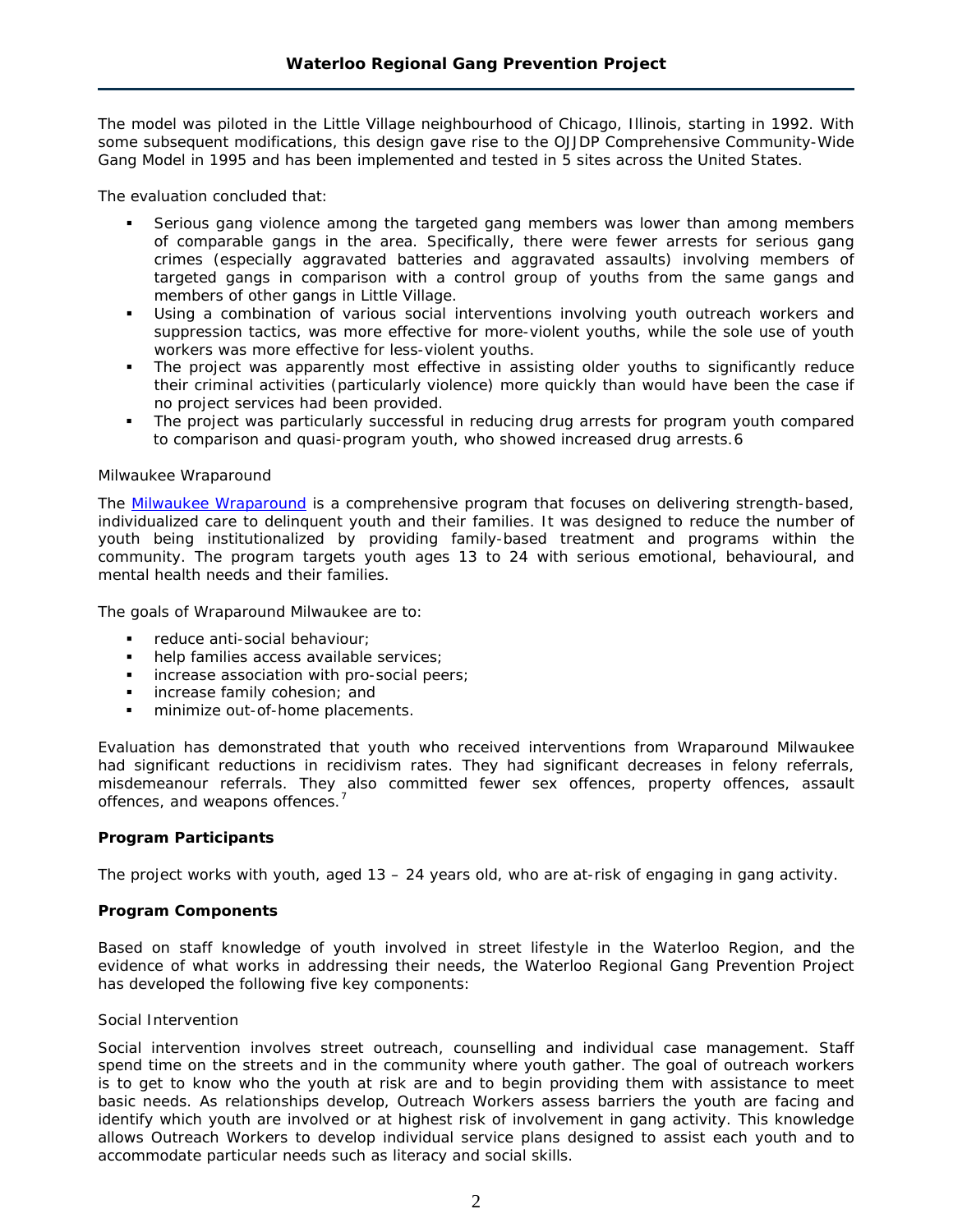# *Provision of Opportunities*

Youth participate in designated activities according to their age and the risk factors identified. Activities are meaningful and directly related to the issues and barriers the youth are facing. Examples of activities include building employment skills through education and training, increasing health and life skills through sports & fitness, the arts and leadership development.

# *Community Mobilization*

The community mobilization component of the program engages the community in the development and delivery of activities for youth. Project staff identify and work with a variety of community partners who have mandates to assist youth at-risk. The project staff also facilitate meetings and workshops designed to provide education about gang activity, opportunities for open discussion and guidance for how people in different parts of the community can take action to help prevent youth from being recruited in to the gangs.

# *Suppression*

Supporting the [Waterloo Regional Police Service](http://www.wrps.on.ca/) with its gang strategy is also a major component of the Project. The project staff use their knowledge and community connections to help the Police devise and implement culturally responsive suppression plans. They assist in the coordination of suppression activities including arrest, warning, behaviour modeling, crisis intervention, neighbour patrol, reporting of criminal activities and parole/probation compliance.

# *Organizational Change and Development*

Project staff provide outreach and support to institutions, public services, service providers and community based organizations to develop cultural and organizational competencies to work effectively with gang involved and high risk youth, including newcomers to Canada. They provide individual assistance to organizations to increase their knowledge of the gang phenomenon in Waterloo and guide them through a process of institutional change. A systematic review of the policies, programs and services of each participating organization is conducted and recommendations are made to improve access in the areas of education, family support, social services and recreation.

# **Key Partners**

Many community organizations are involved in the delivery of program activities. Some of the key partners include:

- Region of Waterloo
- **Waterloo Regional Police Department**
- **Lutherwood**
- Mental Health and Employment Services
- ROOF
- **Working Centre**
- **St. Mary's Drug and Alcohol Assessment**
- **Multicultural Centre**
- School Boards
- Community based justice services
- Neighbourhood associations

# **Evaluation Design**

A comprehensive evaluation of the project is being conducted by a third party evaluator. The purpose of the evaluation is to thoroughly document the Waterloo Regional Gang Prevention Project implementation and impacts, in order to contribute to the knowledge of what project components work best to prevent or reduce gang involvement.